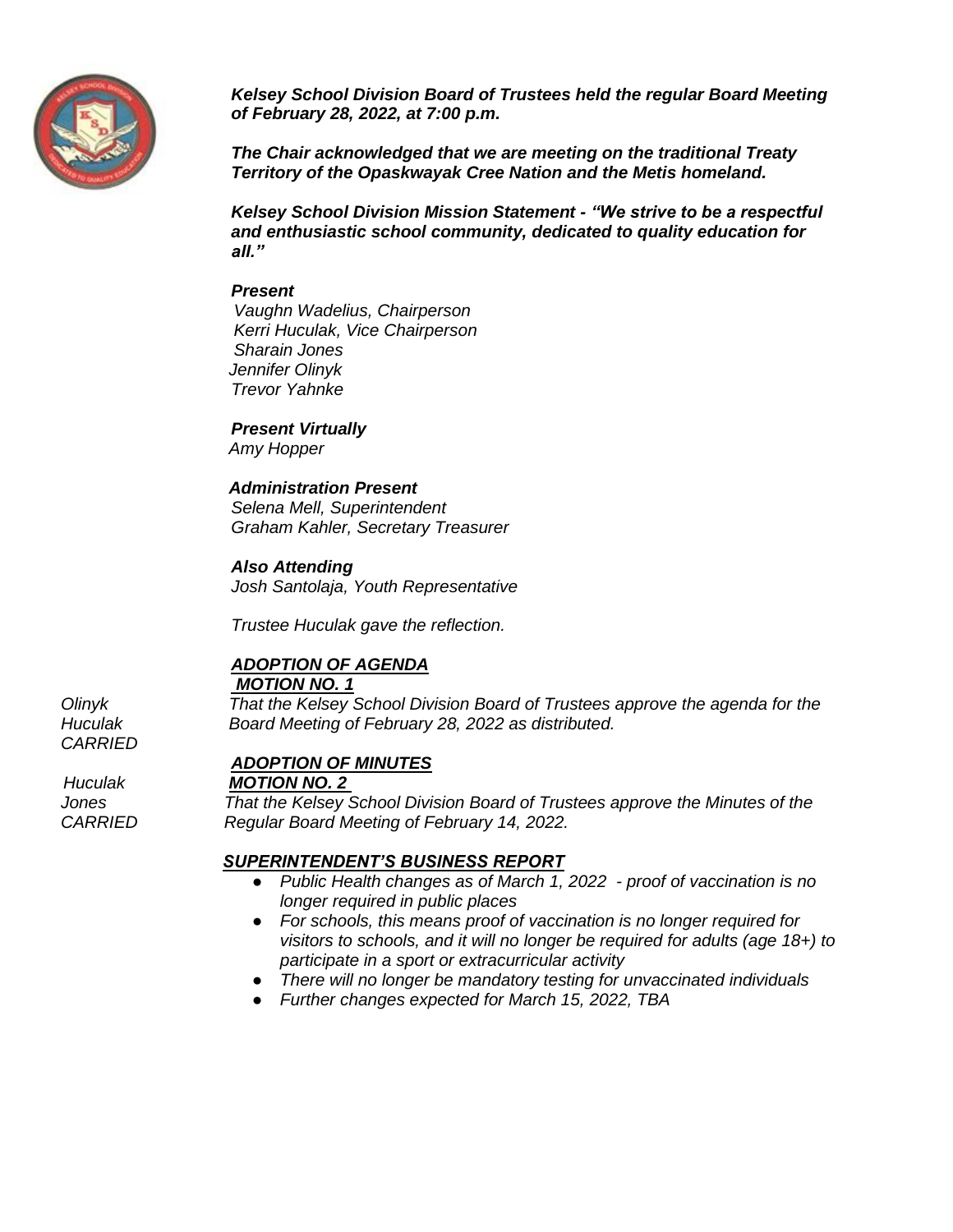

*Page Two February 28, 2022*

### *BOARD CHAIR'S REPORT*

*Board Chair Wadelius reported he attended the following:*

- *Feb 15 MB School Board Chairs Meeting with Minister of Education*
- *Feb 17 Negotiations & Personnel Committee Meeting*
- *Feb 24 Finance Committee Meeting*
- *Feb 25 SBMS Retirement*

### *SECRETARY TREASURER'S BUSINESS REPORT*

- *Budget is ongoing, comment on recent publication for public consultations*
- *No other new business*

# *STANDING COMMITTEE REPORTS*

### *EDUCATION LIAISON (Sharain Jones)*

 *A meeting was held on February 16, 2022 and the following was discussed:*

- *PowerPoint Presentation from Cam Nagle and Krista Moisan*
- *Staffing Challenges due to Covid-19*
- *Challenges*
- *School Improvement Plans*
- *Mental Health and Wellness*
- *Leading in Teaching and Learning, Curriculum and Assessments*
- *Innovative Efforts*
- *Behavioral Supports*
- *Inclusive Culture*

*Next meeting is scheduled for March 16, 2022.* 

*BUILDINGS AND MAINTENANCE (Kerri Huculak)*

 *Next meeting is scheduled for March 24, 2022*

 *COMMUNITY LIAISON (Amy Hopper)*

*Next meeting is scheduled for March 8, 2022.*

*POLICY* (Vaughn Wadelius)

 *Next meeting is scheduled for March 2, 2022.*

### *FINANCE (Kerri Huculak)*

*A meeting was held February 24, 2022 and the following was discussed:* 

- *Sports Travel Funding - MBCI requests for additional funding Provincials, considerations include savings from reduced trustee figures, anticipated surplus, student aid.*
- *Preliminary Budget - ongoing*
- *Clarification from the Province re Property Tax Figures*
- *Budget Deliberations*
- *COL for 2022 approx 3.3%*
- *Lift Installation at SBMS - proposal for in camera review*

*Next meeting is scheduled for March 23, 2022.*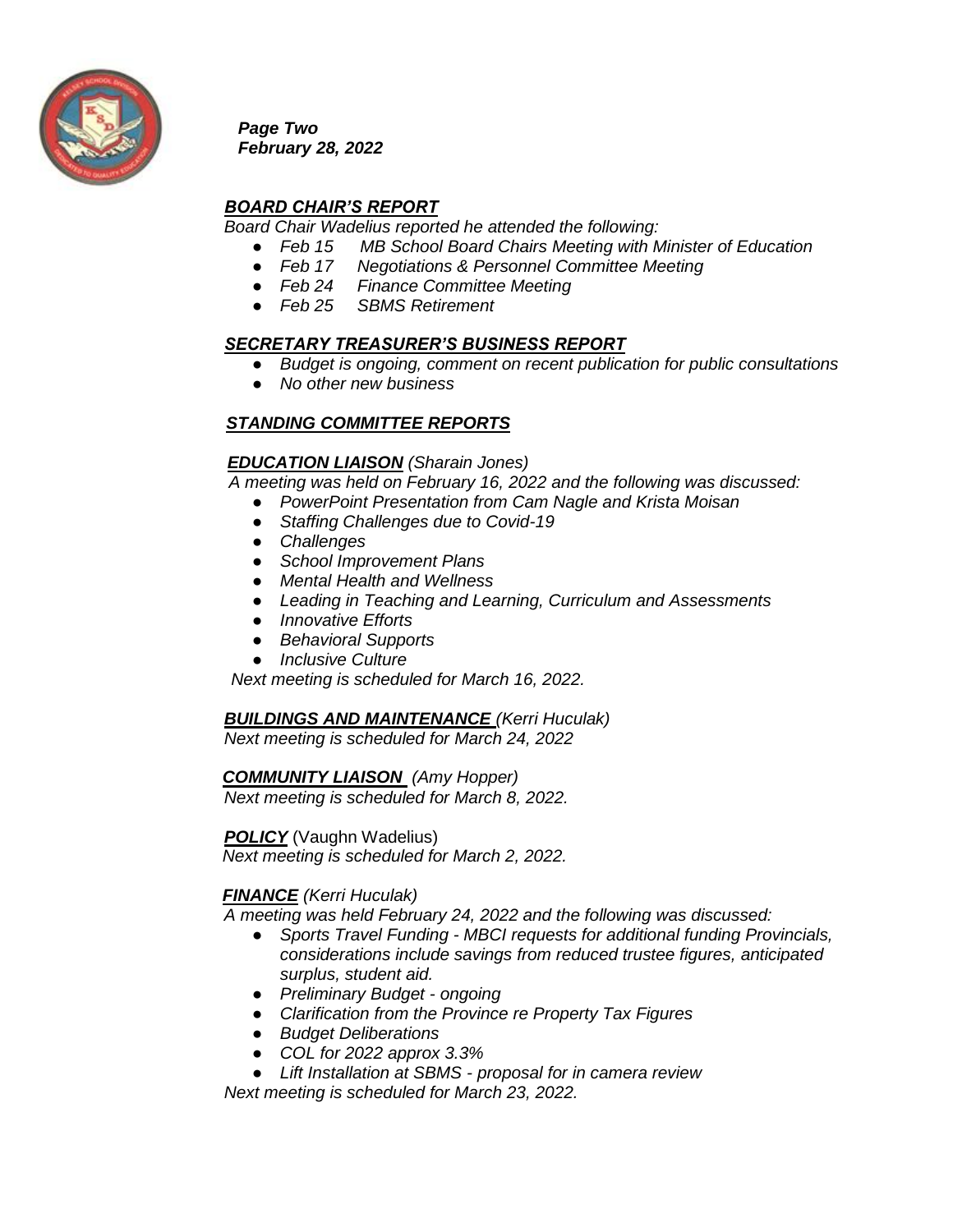

*Page Three February 28, 2022*

### *STANDING COMMITTEE REPORTS continued…*

#### *NEGOTIATIONS AND PERSONNEL (Trevor Yahnke)*

*A meeting was held February 17, 2022. Discussion to be held in camera Next meeting is scheduled for March 17, 2022.* 

#### *TRANSPORTATION (Jennifer Olinyk*)

 *Next meeting is scheduled for March 15, 2022.* 

### *OTHER REPORTS KELSEY COMMUNITY SCHOOL*

*A meeting was held on February 8, 2022 and the following was discussed:*

- *Grants for edging and sand*
- *Pancake breakfast for trappers for students*
- *COVID numbers have been high 65-70% attendance*

### *ÈCOLE SCOTT BATEMAN MIDDLE SCHOOL*

- *There will be three student teachers from UCN at SBMS*
- *Six students from SBMS will be participating in ACE program*
- *Student Council built a snow sculpture for Trappers Festival*
- *Students participated in Trappers activities*
- *Teachers are preparing report cards for Term 2*
- *A MADD presentation for Grades 7 & 8 will be held in March*
- *RCMP have been invited to talk with students regarding the dangers of social media*

### *MARGARET BARBOUR COLLEGIATE*

● *There is a graduation meeting on Wednesday*

### *MBCI YOUTH MEMBER REPORT - (Josh Santolaja)*

- *JV girls basketball win zones*
- *Senior zones basketball varsity teams both genders to Flin Flon for Zones*
- *Course selection started and will end March 12, 2022*

#### *MANITOBA SCHOOL BOARDS ASSOCIATION REPORT/BUSINESS INFORMATION*

- *a) MSBA re e-bulletin - February 23, 2022*
- *b) MSBA Convention Registration*

### *CORRESPONDENCE*

*a) MBCI Letter re Financial Support for Graduation*